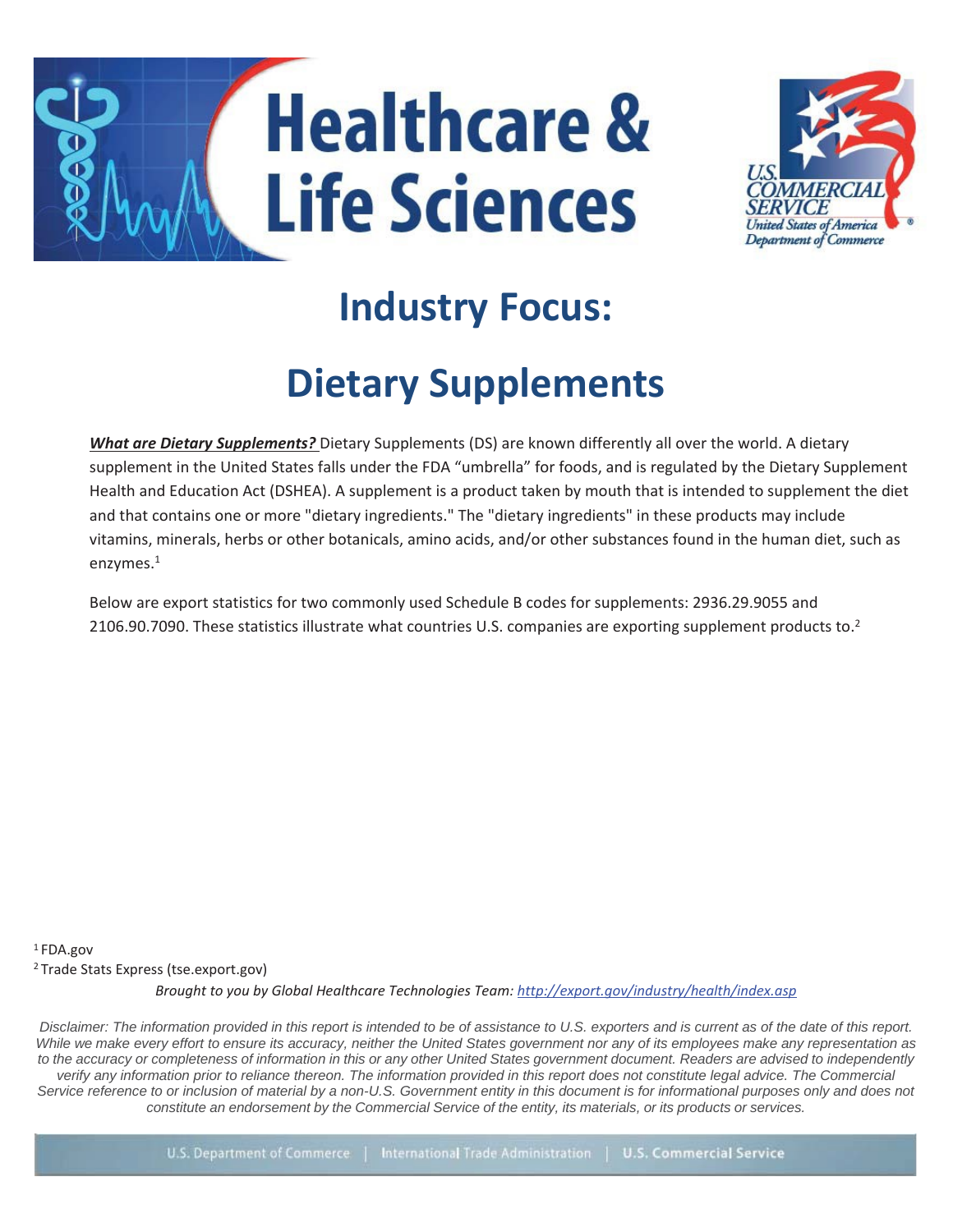| Commodity: 2936299055, Other Vitamins And Their Derivatives, Nesoi |               |               |                     |                |  |  |
|--------------------------------------------------------------------|---------------|---------------|---------------------|----------------|--|--|
| <b>Trading Partner</b>                                             | 2015          |               | 2016 Share 2015 (%) | Share 2016 (%) |  |  |
| Viet Nam                                                           | \$51,911,043  | \$36,183,581  | 15.39%              | 10.54%         |  |  |
| Singapore                                                          | \$26,028,646  | \$24,054,158  | 7.71%               | 7.01%          |  |  |
| Canada                                                             | \$20,260,492  | \$24,000,225  | 6.00%               | 6.99%          |  |  |
| <b>United Arab Emirates</b>                                        | \$18,997,067  | \$9,101,355   | 5.63%               | 2.65%          |  |  |
| China                                                              | \$18,390,223  | \$38,366,812  | 5.45%               | 11.18%         |  |  |
| Saudi Arabia                                                       | \$17,041,590  | \$20,678,525  | 5.05%               | 6.03%          |  |  |
| Japan                                                              | \$14,717,555  | \$18,197,449  | 4.36%               | 5.30%          |  |  |
| Netherlands                                                        | \$14,381,359  | \$14,067,777  | 4.26%               | 4.10%          |  |  |
| Hong Kong                                                          | \$14,377,756  | \$16,550,792  | 4.26%               | 4.82%          |  |  |
| South Korea                                                        | \$13,434,850  | \$19,549,225  | 3.98%               | 5.70%          |  |  |
| Switzerland                                                        | \$9,478,585   | \$6,554,074   | 2.81%               | 1.91%          |  |  |
| United Kingdom                                                     | \$8,489,619   | \$7,258,755   | 2.52%               | 2.12%          |  |  |
| Mexico                                                             | \$8,476,296   | \$7,319,417   | 2.51%               | 2.13%          |  |  |
| Panama                                                             | \$6,169,083   | \$4,384,265   | 1.83%               | 1.28%          |  |  |
| Colombia                                                           | \$5,719,020   | \$6,319,974   | 1.70%               | 1.84%          |  |  |
| Malaysia                                                           | \$5,154,089   | \$3,490,343   | 1.53%               | 1.02%          |  |  |
| Guatemala                                                          | \$5,098,672   | \$3,014,804   | 1.51%               | 0.88%          |  |  |
| Egypt                                                              | \$4,388,986   | \$3,655,580   | 1.30%               | 1.07%          |  |  |
| <b>Brazil</b>                                                      | \$4,296,607   | \$2,111,886   | 1.27%               | 0.62%          |  |  |
| Australia                                                          | \$3,826,779   | \$5,297,752   | 1.13%               | 1.54%          |  |  |
| Rest of World                                                      | \$66,757,433  | \$73,000,812  | 24.67%              | 27.02%         |  |  |
| World                                                              | \$337,395,750 | \$343,157,561 |                     |                |  |  |

| <b>US EXPORT STATISTICS (USD)</b>                                  | Commodity: 2106907090, Edible Preparations, |                    |                     |                |
|--------------------------------------------------------------------|---------------------------------------------|--------------------|---------------------|----------------|
| Not Canned Or Frozen, Not Containing Cane And/Or Beet Sugar, Nesoi |                                             |                    |                     |                |
| <b>Trading Partner</b>                                             | 2015                                        |                    | 2016 Share 2015 (%) | Share 2016 (%) |
| Canada                                                             | \$1,084,597,962                             | \$1,135,791,905    | 23.12%              | 22.33%         |
| Mexico                                                             | \$482,281,204                               | \$527,621,130      | 10.28%              | 10.37%         |
| South Korea                                                        | \$289,884,118                               | \$351,157,062      | 6.18%               | 6.90%          |
| Hong Kong                                                          | \$174,705,438                               | \$274,284,422      | 3.72%               | 5.39%          |
| Netherlands                                                        | \$210,372,415                               | \$231,417,896      | 4.48%               | 4.55%          |
| Japan                                                              | \$191,950,721                               | \$205,786,470      | 4.09%               | 4.05%          |
| United Kingdom                                                     | \$157,756,977                               | \$193,794,187      | 3.36%               | 3.81%          |
| Taiwan                                                             | \$156,185,551                               | \$157,448,913      | 3.33%               | 3.10%          |
| Australia                                                          | \$138,175,507                               | \$135,685,404      | 2.95%               | 2.67%          |
| Thailand                                                           | \$107,506,795                               | \$133,547,444      | 2.29%               | 2.63%          |
| China                                                              | \$113,429,197                               | \$109,298,398      | 2.42%               | 2.15%          |
| <b>United Arab Emirates</b>                                        | \$104,089,286                               | \$105,768,619      | 2.22%               | 2.08%          |
| Colombia                                                           | \$100,159,460                               | \$92,916,761       | 2.13%               | 1.83%          |
| Malaysia                                                           | \$94,217,202                                | \$85,961,258       | 2.01%               | 1.69%          |
| Philippines                                                        | \$78,130,152                                | \$80,477,673       | 1.67%               | 1.58%          |
| Singapore                                                          | \$63,659,293                                | \$73,646,107       | 1.36%               | 1.45%          |
| <b>Brazil</b>                                                      | \$54,403,883                                | \$59,088,227       | 1.16%               | 1.16%          |
| Indonesia                                                          | \$66,457,411                                | \$58,858,283       | 1.42%               | 1.16%          |
| <b>Russian Federation</b>                                          | \$38,385,389                                | \$49,054,594       | 0.82%               | 0.96%          |
| Panama                                                             | \$43,418,745                                | \$48,997,157       | 0.93%               | 0.96%          |
| Rest of the World                                                  | \$941,817,698.00                            | \$976,243,586.00   | 20.1%               | 19.2%          |
| World                                                              | \$4,691,584,404.00                          | \$5,086,845,496.00 |                     |                |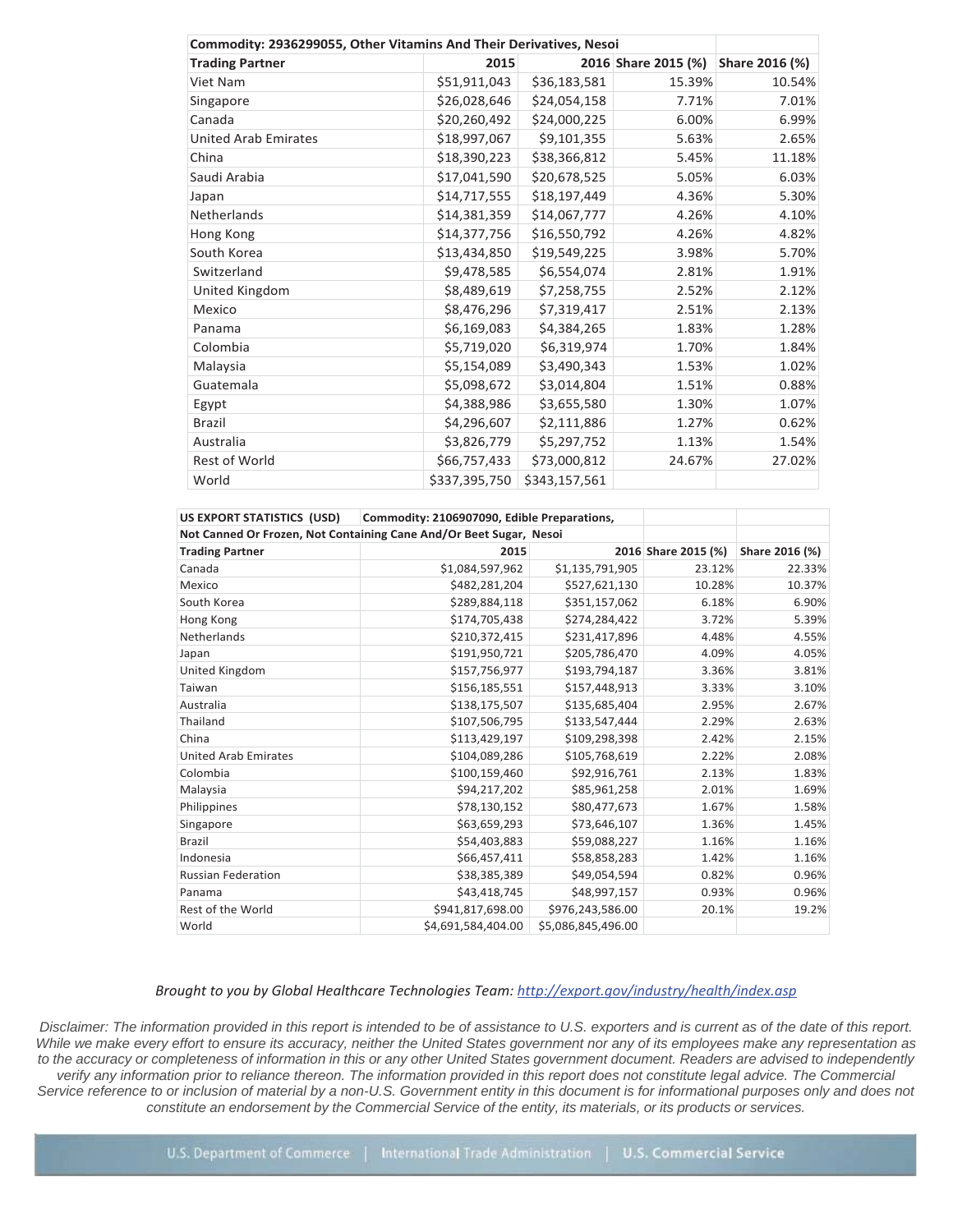# **Industry Trends**:

Globally the value and sales of the vitamins, minerals, and nutritional and herbal supplements (VMHS) shows consistent and constant growth. According to the *Nutrition Business Journal*, the total U.S. supplement sales grew 6.6% to \$41.4 billion in 2016—adding \$2.6 billion in new sales.3

What has been driving growth of supplements<sup>4</sup>?

- 1. Aging Population
- 2. Increased consumer awareness for preventative healthcare
- 3. The rise of the self-directed consumer (self-diagnosis over health practitionerdiagnosis)
- 4. Channel proliferation (variety of marketing techniques andE-Commerce)
- 5. A shift from ingredient focused messaging to broader brand positioning (grouping ofsupplements together to form a healthy benefit package)

# *Macro Supplement Trends 2016-20185:*

- Protein goes mainstream with plant proteins being the next big thing.
- Convenient delivery forms are of consumerinterest.
- Personalization andSemi-personalization.
- Whole foods supplements holding their own.
- Pet supplements are gaining in popularity.
- …and more!

# *Nutrition and Supplements Market Projections:*

- The global fatty acids supplements market will reach an estimated value of \$4,477.8 million by 2020, registering an estimated 13.1% CAGR from 2014 through 2020.<sup>6</sup>
- The global mineral supplements market projections show that it will rise to \$14.5 million in 2020, an estimated 7.3% CAGR from 2014 to 2020.7
- The global botanical supplements market revenue was estimated to be valued at more than \$40 billion in 2017. By the end of 2025, it is expected to reach a market valuation in excess of \$65 billion, registering a CAGR of 6.9% over 2017–2025.8

8 https:/[/www.persistencemarketresearch.com/market-research/botanical-supplements-market.asp](http://www.persistencemarketresearch.com/market-research/botanical-supplements-market.asp)

*Brought to you by Global Healthcare Technologies Team[: http://export.gov/industry/health/index.asp](http://export.gov/industry/health/index.asp)*

<sup>3</sup> Nutrition Business Journal, data presented during "Future of Supplements Looks Bright: Expo West 2017" seminar, March 2017

<sup>4</sup> McKinsey & Company; Cashing in on the booming market for dietary supplements, December 2013

<sup>5</sup> Data presented during "Future of Supplements Looks Bright: Expo West 2017" seminar, March 2017

<sup>6</sup> https://globenewswire.com/news-release/2015/01/27/700276/10117198/en/Global-Nutrition-and-Supplements-Market-History-Industry-Growth-and-Future-Trends-by-PMR.html

<sup>7</sup> https://globenewswire.com/news-release/2015/01/27/700276/10117198/en/Global-Nutrition-and-Supplements-Market-History-Industry-Growth-and-Future-Trends-by-PMR.html

*Disclaimer: The information provided in this report is intended to be of assistance to U.S. exporters and is current as of the date of this report. While we make every effort to ensure its accuracy, neither the United States government nor any of its employees make any representation as*  to the accuracy or completeness of information in this or any other United States government document. Readers are advised to independently *verify any information prior to reliance thereon. The information provided in this report does not constitute legal advice. The Commercial Service reference to or inclusion of material by a non-U.S. Government entity in this document is for informational purposes only and does not*  constitute an endorsement by the Commercial Service of the entity, its materials, or its products or services.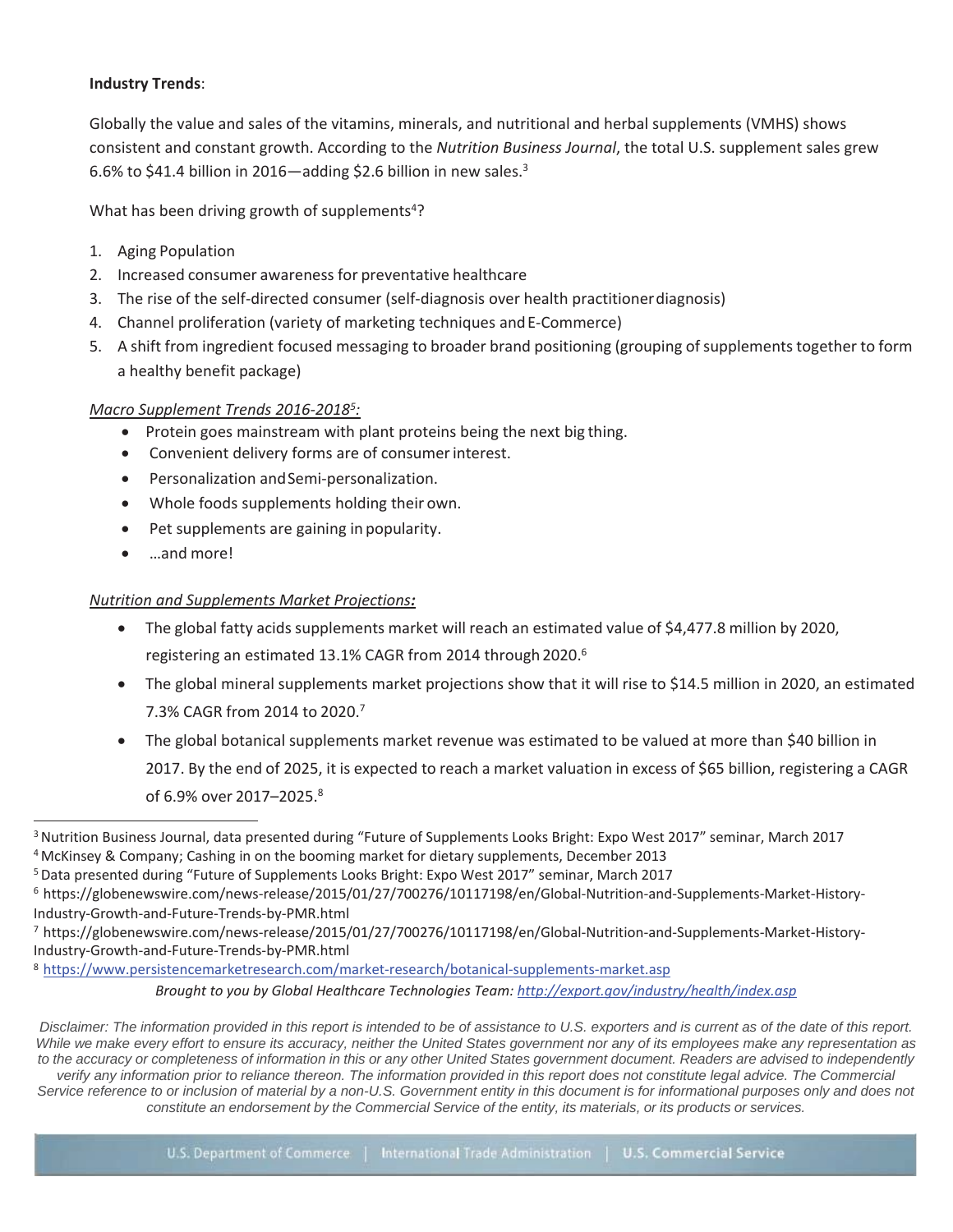# **Unique Challenges<sup>9</sup>:**

The most challenging aspect to the dietary supplement market is the ever-changing regulations and enforcement processes throughout the world. These regulations and enforcement practices vary greatly between countries and regions. These variations across country boarders have spawned a new kind of culture within the nutrition and supplements market. Business practices, ingredients, and products are often tailored to the regulatory environment in a particular region by companies to allow for their product to be sold there. It becomes vital for companies to study their markets of interest before exporting their products there. Misunderstandings can lead to damaged or destroyed goods by the customs officers in country and lots of money lost for companies.

Given that consumers are more aware of the dietary supplement market and their own health than they were before, they are more willing to spend money on nutrition and supplements. From most manufacturers' standpoints, this enthusiasm will balance out regulatory shifts and product recalls.

U.S. firms are often asked by international customers to provide **export certificates**. More information about this and relevant contact details for the FDA point of contact dealing in nutritional supplements can be found at:

- https:/[/www.fda.gov/food/guidanceregulation/importsexports/exporting/ucm151486.htm](http://www.fda.gov/food/guidanceregulation/importsexports/exporting/ucm151486.htm)
- https:/[/www.fda.gov/Food/GuidanceRegulation/ImportsExports/Exporting/ucm467666.htm](http://www.fda.gov/Food/GuidanceRegulation/ImportsExports/Exporting/ucm467666.htm)

9 Persistence Market Research, Addie Thomas

*Brought to you by Global Healthcare Technologies Team[: http://export.gov/industry/health/index.asp](http://export.gov/industry/health/index.asp)*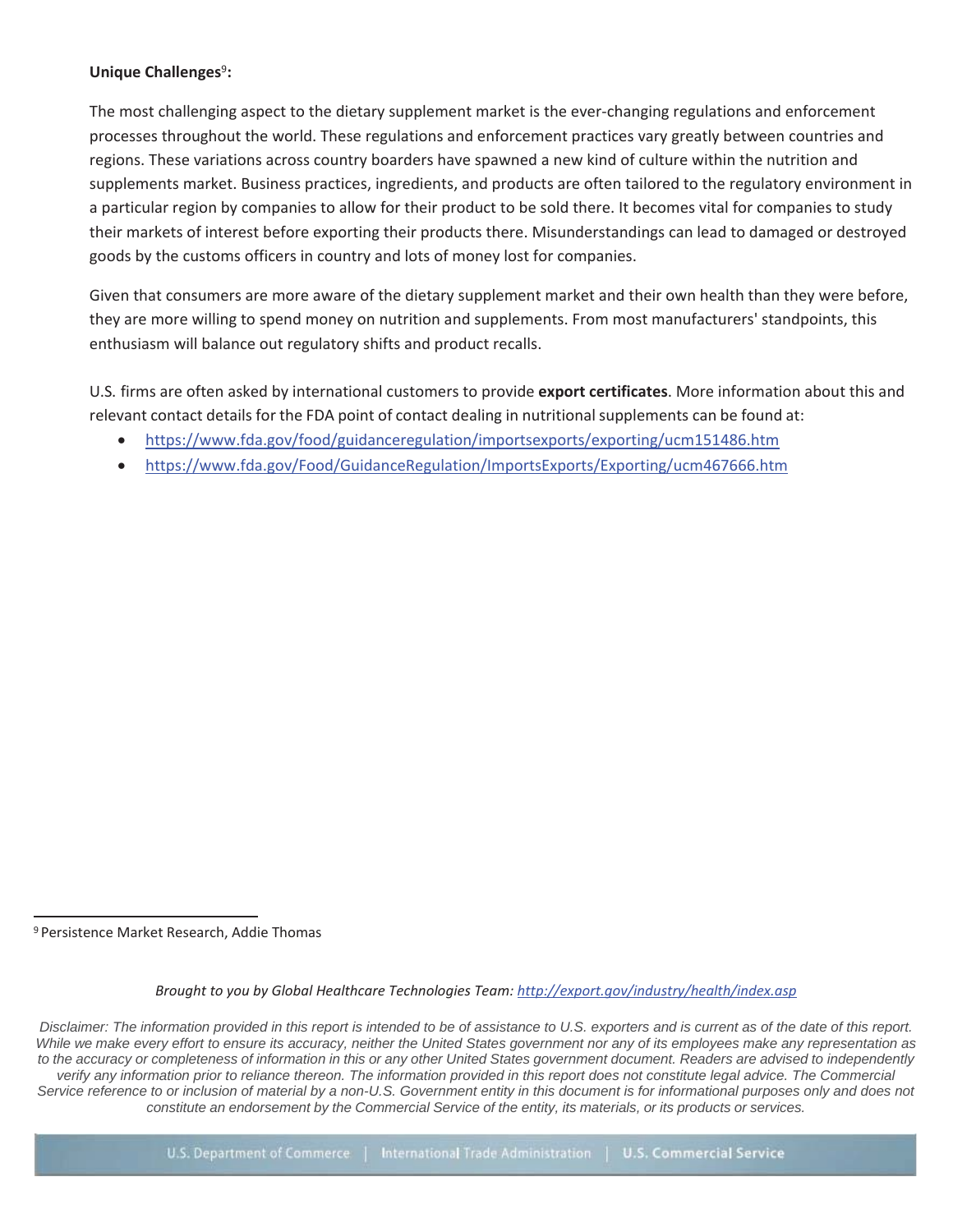| <b>Country</b>                 | <b>Regulatory Body and Key Definitions</b>                                                                                                                                                                                                                                                                                                                                                                                                                                                                                                                                                                                                                                                                                                                                                                                                                                                                                                                                                                                                                                                                                                                                                                                                                                                                                                                                                                                                                                                                                                                                                                                                                            |
|--------------------------------|-----------------------------------------------------------------------------------------------------------------------------------------------------------------------------------------------------------------------------------------------------------------------------------------------------------------------------------------------------------------------------------------------------------------------------------------------------------------------------------------------------------------------------------------------------------------------------------------------------------------------------------------------------------------------------------------------------------------------------------------------------------------------------------------------------------------------------------------------------------------------------------------------------------------------------------------------------------------------------------------------------------------------------------------------------------------------------------------------------------------------------------------------------------------------------------------------------------------------------------------------------------------------------------------------------------------------------------------------------------------------------------------------------------------------------------------------------------------------------------------------------------------------------------------------------------------------------------------------------------------------------------------------------------------------|
| <b>United</b><br><b>States</b> | Regulatory Body: FDA_and Federal Trade Commission (FTC)<br>FDA and FTC share regulatory oversight of supplements - FTC regulates advertising.<br>$\bullet$<br>Homeopathic Drug*: Any drug labeled as being homeopathic which is listed in the Homeopathic<br>$\bullet$<br>Pharmacopeia of the United States (HPUS), an addendum to it, or its supplements. The potencies of<br>homeopathic drugs are specified in terms of dilution, i.e., 1x (1/10 dilution), 2x (1/100 dilution), etc.<br>Homeopathic drug products must contain diluents commonly used in homeopathic pharmaceutics.<br>Drug products containing homeopathic ingredients in combination with non-homeopathic active<br>ingredients are not homeopathic drug products.<br>https://www.fda.gov/iceci/compliancemanuals/compliancepolicyguidancemanual/ucm074360.htm<br>"All Natural"*: The FDA has considered the term "natural" to mean that nothing artificial or<br>synthetic (including all color additives regardless of source) has been included in, or has been added<br>to, a food that would not normally be expected to be in that food. However, this policy was not<br>intended to address food production methods, such as the use of pesticides, nor did it explicitly<br>address food processing or manufacturing methods, such as thermal technologies, pasteurization,<br>or irradiation. https://www.fda.gov/food/newsevents/constituentupdates/ucm471919.htm<br>Herbal Medicine*: Complementary and Alternative Medicine Products and their Regulation by<br>$\bullet$<br>the Food and Drug Administration:<br>https://www.fda.gov/regulatoryinformation/guidances/ucm144657.htm |
| <b>Australia</b>               | <b>Regulatory Body: Therapeutic Goods Administration</b><br>Homoeopathic preparation: TG Act - a preparation: a.) manufactured from a mother substance; and<br>$\bullet$<br>b.) manufactured in accordance with a manufacturing procedure described in a homoeopathic<br>pharmacopoeia. TG Regs - a preparation: a.) formulated for use on the principle that it is capable of<br>producing in a healthy person symptoms similar to those which it is administered to alleviate; and b.)<br>prepared according to the practices of homoeopathic pharmacy using the methods of: i.) serial<br>dilution and succussion of a mother tincture in water, ethanol, aqueous ethanol or glycerol; or ii.)<br>serial trituration in lactose.<br>Herbal Substance: All or part of a plant or substance (other than a pure chemical or a substance of<br>$\bullet$<br>bacterial origin): a.) that is obtained only by drying, crushing, distilling, extracting, expressing,<br>comminuting, mixing with an inert diluent substance or another herbal substance or mixing with                                                                                                                                                                                                                                                                                                                                                                                                                                                                                                                                                                                                    |

 \*These terms may sometimes be used in reference to dietary supplements. Please note that Homeopathic Drugs are regulated as drugs in the United States. Herbal Medicines fall under Complementary and Alternative Medicine (CAM) Products and may be regulated as drugs, depending on their ingredient(s)/use.

*Brought to you by Global Healthcare Technologies Team[: http://export.gov/industry/health/index.asp](http://export.gov/industry/health/index.asp)*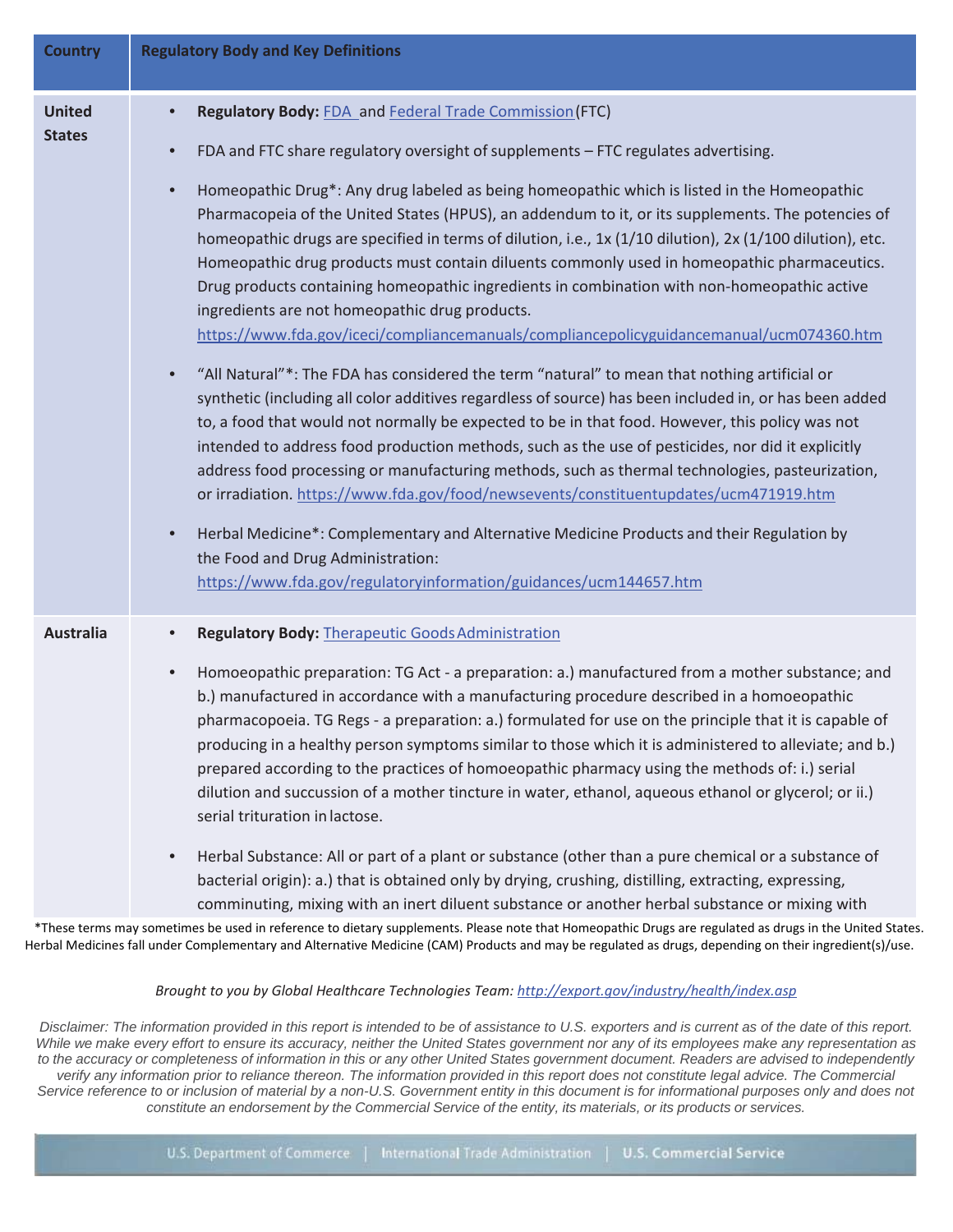|               | water, ethanol, glycerol or aqueous ethanol; and b.) that is not subjected to any other treatment or<br>process other than a treatment or process that is necessary for its presentation in a pharmaceutical<br>form.                                                                                                                                                                                                                                                                                                                                                                                                                                                                                                                                                                                                                                                                                                                                                                                                                                                                                                                                                                                                                                                                                                                                                                                                                                                                                                                                                                                                                                                                                                                                                                                                                                                                                                                                                                                                                                                                                                                                                                                                                                                                                                                                                                                                                                                                     |
|---------------|-------------------------------------------------------------------------------------------------------------------------------------------------------------------------------------------------------------------------------------------------------------------------------------------------------------------------------------------------------------------------------------------------------------------------------------------------------------------------------------------------------------------------------------------------------------------------------------------------------------------------------------------------------------------------------------------------------------------------------------------------------------------------------------------------------------------------------------------------------------------------------------------------------------------------------------------------------------------------------------------------------------------------------------------------------------------------------------------------------------------------------------------------------------------------------------------------------------------------------------------------------------------------------------------------------------------------------------------------------------------------------------------------------------------------------------------------------------------------------------------------------------------------------------------------------------------------------------------------------------------------------------------------------------------------------------------------------------------------------------------------------------------------------------------------------------------------------------------------------------------------------------------------------------------------------------------------------------------------------------------------------------------------------------------------------------------------------------------------------------------------------------------------------------------------------------------------------------------------------------------------------------------------------------------------------------------------------------------------------------------------------------------------------------------------------------------------------------------------------------------|
| <b>Brazil</b> | <b>Regulatory Authority: ANVISA</b><br>$\bullet$<br>Products entering Brazil with any kind of health or functional property claim must be registered<br>$\bullet$<br>through Anvisa. Anvisa created a listed that includes products whose safety and efficacy are<br>traditionally known and are processed through the notification system.<br>Herbal medicines are those obtained with exclusive use of active vegetable raw materials. It is not<br>$\bullet$<br>considered phototherapeutic medicine if it includes in its composition isolated active substances,<br>synthetic or natural, nor the associations of these with vegetal extracts. Herbal medicines, like all<br>medicines, are characterized by the knowledge of the efficacy and risks of their use, as well as the<br>reproducibility and consistency of their quality. Efficacy and safety should be validated through<br>ethnopharmacological surveys, use, technoscientific bibliographies in literature and / or indexed<br>publications and / or preclinical and clinical pharmacological and toxicological studies. Quality must be<br>achieved through control of raw materials, finished product, packaging materials and stability studies.<br>More information about registration of herbal medicines can be obtained at Anvisa Portal.<br>Homeopathic remedies are medicinal products prepared from substances which are submitted to<br>$\bullet$<br>successive crunches or dilutions followed by sucussion or other rhythmic agitation with a preventive or<br>curative purpose to be administered according to homeopathic, homotoxicological or anthroposophic<br>therapy. The register of dynamized drugs is regulated by RDC 26/2007. Only industrialized products<br>must be registered. Laboratory prepared products are exempt of registration. Classification and<br>registration can be obtained at Anvisa Portal<br>Nutritional supplements are products for ingestion presented in pharmaceutical forms, and intended<br>$\bullet$<br>to supplement the food of healthy individuals with nutrients, bioactive substances, enzymes or<br>probiotics, isolated or combined. Anvisa is promoting a series of discussions with the industry to create<br>a new resolution that would give a homogeneous regulation to products in this category. Currently,<br>sport nutrition is considered food and exempt of registration while new products may be registered as<br>a pharmaceutical product. |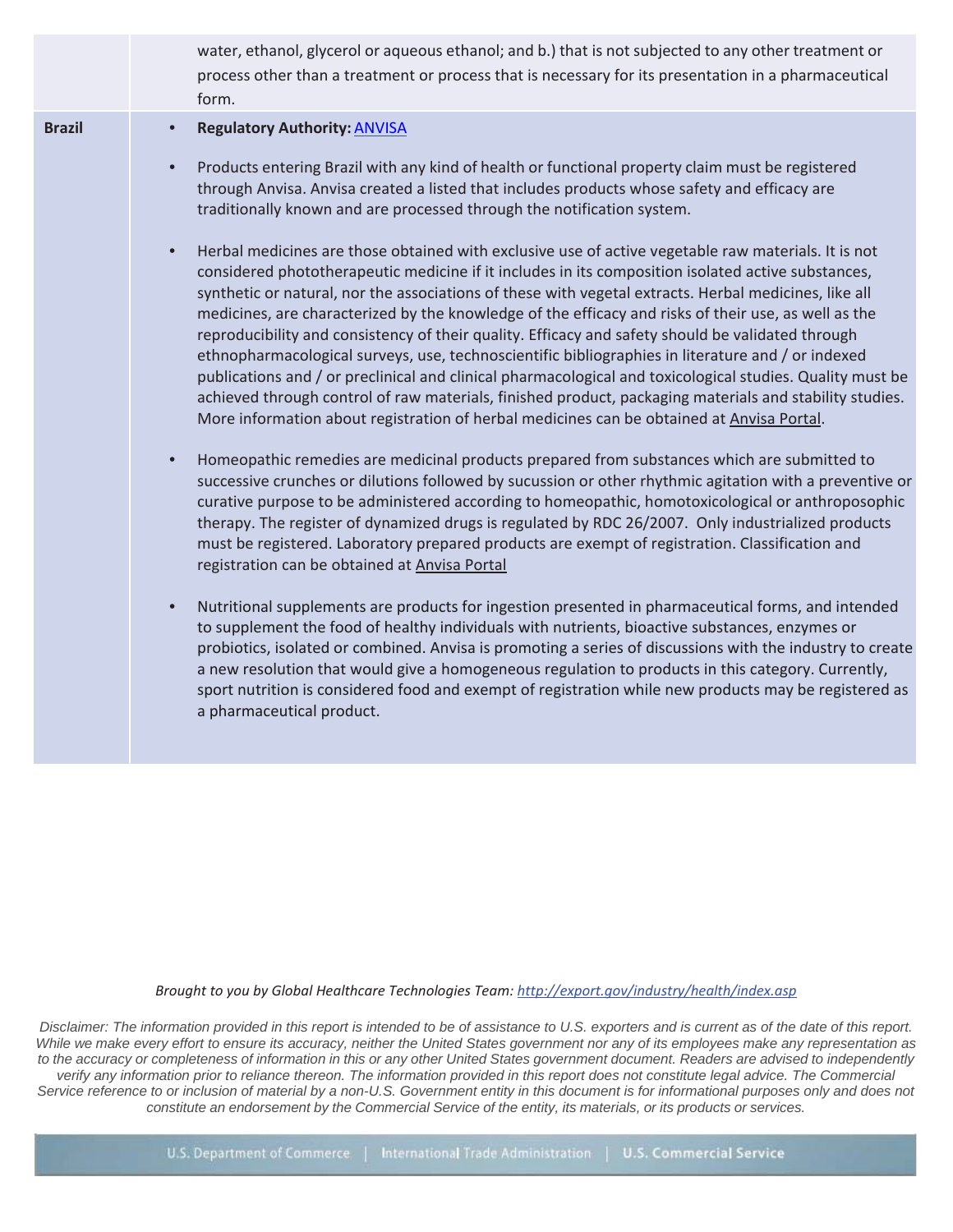| Canada       | Natural Health Products Regulations: https://www.canada.ca/en/health-canada/services/drugs-<br>$\bullet$<br>health-products/natural-non-prescription/regulation.html<br>Homeopathic products come in many forms such as pellets, oral droplets, syrups, creams and<br>$\bullet$<br>ointments. These products are made up of substances that come from plants, minerals, or animals.<br>These products are generally low-risk. Health Canada regulates homeopathic products as a type of<br>natural health product. Health Canada reviews homeopathic products to make sure that they are safe<br>and that the health claims (what the product claims to do) are supported by textbooks and other<br>references used in the practice of homeopathy (e.g., pharmacopoeia, Materia medica).<br>https://www.canada.ca/en/health-canada/services/drugs-health-products/natural-non-<br>prescription/regulation/information-homeopathic-products.html<br>Natural Health Products and Cosmetics cannot be certified as organic under Canada's Organic<br>$\bullet$<br>Product Regulations. http://www.inspection.gc.ca/food/organic-products/certification-and-<br>verification/guidance-documents/canada-organic-regime/certification-of-organic-<br>products/eng/1425487885156/1425487955740<br>Products being labeled as 'supplements' or 'natural products' are required to be registered in<br>$\bullet$<br>Canada.<br>Herbal remedies are classified as Natural Health Products. https://www.canada.ca/en/health-<br>$\bullet$ |
|--------------|-------------------------------------------------------------------------------------------------------------------------------------------------------------------------------------------------------------------------------------------------------------------------------------------------------------------------------------------------------------------------------------------------------------------------------------------------------------------------------------------------------------------------------------------------------------------------------------------------------------------------------------------------------------------------------------------------------------------------------------------------------------------------------------------------------------------------------------------------------------------------------------------------------------------------------------------------------------------------------------------------------------------------------------------------------------------------------------------------------------------------------------------------------------------------------------------------------------------------------------------------------------------------------------------------------------------------------------------------------------------------------------------------------------------------------------------------------------------------------------------------------------------------------|
|              | canada/services/drugs-health-products/natural-non-prescription.html                                                                                                                                                                                                                                                                                                                                                                                                                                                                                                                                                                                                                                                                                                                                                                                                                                                                                                                                                                                                                                                                                                                                                                                                                                                                                                                                                                                                                                                           |
| <b>China</b> | Regulatory Body: China FDA<br>$\bullet$<br>No official definitions of the terms "homeopathic", "organic", "all natural" exist.<br>$\bullet$<br>China tightened their registration process and made enforcement stronger.<br>$\bullet$                                                                                                                                                                                                                                                                                                                                                                                                                                                                                                                                                                                                                                                                                                                                                                                                                                                                                                                                                                                                                                                                                                                                                                                                                                                                                         |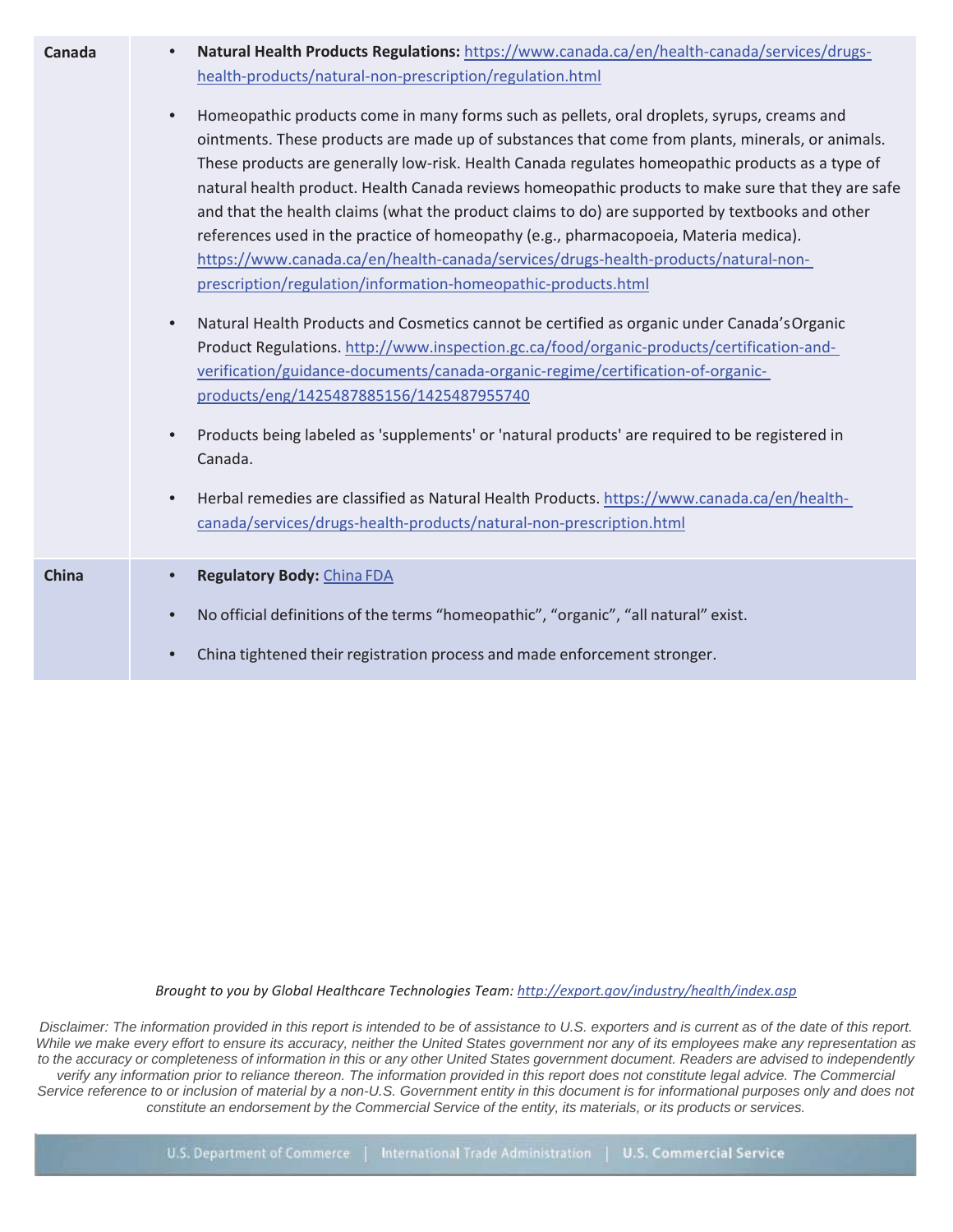| <b>European</b><br><b>Union</b> | Food Supplement Directive:<br>$\bullet$<br>http://eur-lex.europa.eu/LexUriServ/LexUriServ.do?uri=OJ:L:2002:183:0051:0057:EN:PDF<br>See article on the EU's regulatory environment: https://www.export.gov/article?id=EU-Regulations-<br>$\bullet$<br>on-Food-Supplements-Health-Foods-Herbal-Medicines1<br>Importers of organic products are required to notify the competent regulatory authority of the<br>$\bullet$<br>Member State of their activity.<br>The scope of the Food Supplements Directive encompasses all food supplements and it does not<br>$\bullet$<br>cover the use of natural ingredients in food supplements. Accordingly, a natural food source of<br>vitamins or minerals (e.g., cod liver oil) may be included in nutritional supplements as an ingredient<br>even though the substance "cod liver oil" is not included in any of the annexes to the directive.<br>The Herbal Directive 2004/24/EC was adopted to facilitate the placing on the EU market of traditional<br>$\bullet$<br>herbal medicinal products through a simplified procedure. As of May 1, 2011, applicants must submit                                             |
|---------------------------------|-------------------------------------------------------------------------------------------------------------------------------------------------------------------------------------------------------------------------------------------------------------------------------------------------------------------------------------------------------------------------------------------------------------------------------------------------------------------------------------------------------------------------------------------------------------------------------------------------------------------------------------------------------------------------------------------------------------------------------------------------------------------------------------------------------------------------------------------------------------------------------------------------------------------------------------------------------------------------------------------------------------------------------------------------------------------------------------------------------------------------------------------------------------------|
|                                 | the corresponding application to the competent authorities in the Member States where they want<br>to market.                                                                                                                                                                                                                                                                                                                                                                                                                                                                                                                                                                                                                                                                                                                                                                                                                                                                                                                                                                                                                                                     |
| India                           | Regulatory Body: Food Safety and Standards Authority of India                                                                                                                                                                                                                                                                                                                                                                                                                                                                                                                                                                                                                                                                                                                                                                                                                                                                                                                                                                                                                                                                                                     |
| <b>Israel</b>                   | Regulatory Body: Ministry of Health, National Food Service<br>The Ministry of Health regulates the labeling on the food and food supplements packaging. Labeling a<br>$\bullet$<br>food "All natural" is not mandatory:<br>http://www.health.gov.il/Subjects/FoodAndNutrition/Nutrition/Adequate nutrition/Pages/labeling.a<br>spx In the Israeli Standard there is a distinction between a food product referred to as a "natural"<br>whole and a product produced from natural ingredients. It is permitted to label a single food product<br>or its segment as "natural", without accompanying words, as long as the food is not a mixture of<br>foods and has no added ingredients, and has not undergone any other processes specified in the<br>standard.<br>Herbal Medicines: The Ministry of Health publishes the list of herbs that are permitted for sale in<br>pharmacies in accordance with the European, British, American and French Pharmacopeia. The<br>Ministry publishes the list of allowed and forbidden herbs on its website:<br>http://www.health.gov.il/Subjects/PharmAndCosmetics/nedicinicalPlants/Documents/medicinalPlan<br>tsList.pdf |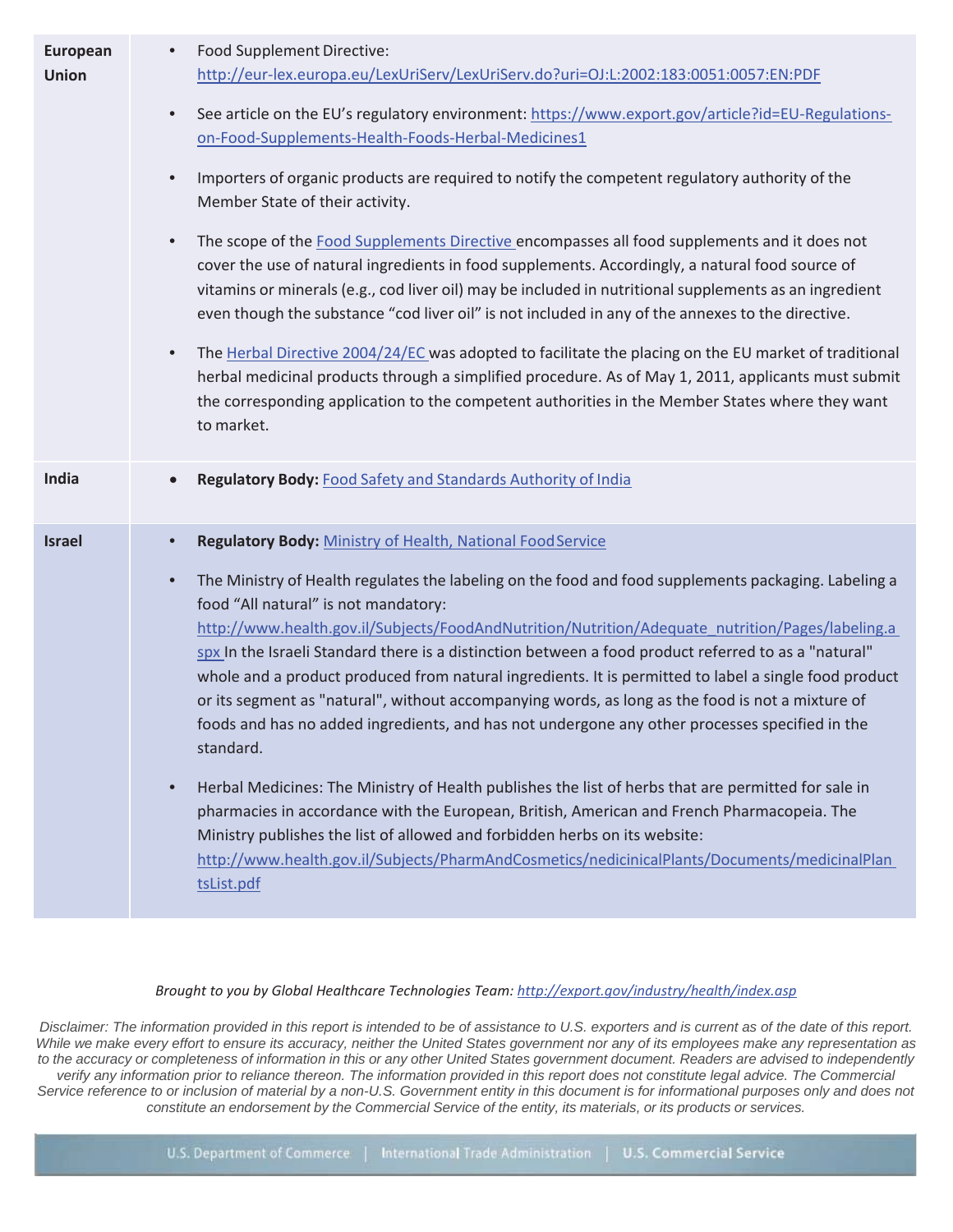| Japan                  | Regulatory Body: Ministry of Health, Labour and Welfare                                                                                                                                                                                                                                                                                                                                                                                                                                                                                                                                                                                                                                                                     |
|------------------------|-----------------------------------------------------------------------------------------------------------------------------------------------------------------------------------------------------------------------------------------------------------------------------------------------------------------------------------------------------------------------------------------------------------------------------------------------------------------------------------------------------------------------------------------------------------------------------------------------------------------------------------------------------------------------------------------------------------------------------|
|                        | MHLW governs/defines both drugs and foods under the Pharmaceutical and Medical Devices Law<br>$\bullet$<br>and the Food Sanitation Law, respectively. Responding to social issues over the so-called "health"<br>foods with medicinal claims/effects, MHLW has established a distinction between drugs and foods by<br>its Pharmaceutical Affairs Director Notice of 1971 (No English translation available). "Health" foods<br>that contain ingredients with medicinal effects/actions cannot be marketed as such unless they are<br>registered as drugs.                                                                                                                                                                  |
|                        | Dietary supplements in a broader sense fall in the category of the general foods, but health claims<br>$\bullet$<br>cannot be made. The Consumer Affairs Agency (http://www.caa.go.jp/en/) administers the food<br>labeling/claim system where vitamins & minerals are allowed to indicate claims for nutrient function<br>under the Foods with Nutrient Function Claims where MHLW's Dietary Reference Intakes (DRIs) -<br>http://www.mhlw.go.jp/seisakunitsuite/bunya/kenkou iryou/kenkou/kenkounippon21/en/foreign/ki<br>jun.html - is established in the Nutrition Labelling Standards.                                                                                                                                 |
|                        | Organic products are defined and governed pursuant to the Japanese Agricultural Standard for<br>$\bullet$<br>organic agricultural products (the JAS law) by Ministry of Agriculture, Forestry and Fisheries<br>(http://www.maff.go.jp/e/policies/standard/jas/index.html). However, no official definition of<br>"natural" products exist in Japan.<br>Herbal medicine: Besides those translated as "Kampo yaku" - traditional Japanese medicine/drugs<br>$\bullet$                                                                                                                                                                                                                                                         |
|                        | based on ancient Chinese herbal medicine, crude drugs and so-called "western" herbs are also<br>subject to the Pharmaceutical and Medical Devices Law (http://www.mhlw.go.jp/english/) and the<br>drugs/foods classification.                                                                                                                                                                                                                                                                                                                                                                                                                                                                                               |
| <b>Russia</b>          | Biological Active Supplements - natural and/or identical to natural biological active substances and<br>$\bullet$<br>also probiotics and microorganisms, intended for use with the food or inclusion in the ingredients for<br>food. This definition, along with all the regulatory approvals mechanisms, included in the document<br>called Technical Regulation "About food safety" TC 021-2011 that was adopted by the Eurasian<br>Economic Commission, the executive body of the Eurasian Economic Union (Russia, Kazakhstan,<br>Belarus, Armenia, Kyrgyzstan).<br>http://webportalsrv.gost.ru/portal/GostNews.nsf/acaf7051ec840948c22571290059c78f/9fe752e7e3<br>8cc18e44257bde0024e7d4/\$FILE/TR_TS_021-2011_text.pdf |
|                        | This document is only in Russian.<br>$\bullet$                                                                                                                                                                                                                                                                                                                                                                                                                                                                                                                                                                                                                                                                              |
| Saudi<br><b>Arabia</b> | <b>Regulatory Body: SFDA</b><br>$\bullet$                                                                                                                                                                                                                                                                                                                                                                                                                                                                                                                                                                                                                                                                                   |
|                        |                                                                                                                                                                                                                                                                                                                                                                                                                                                                                                                                                                                                                                                                                                                             |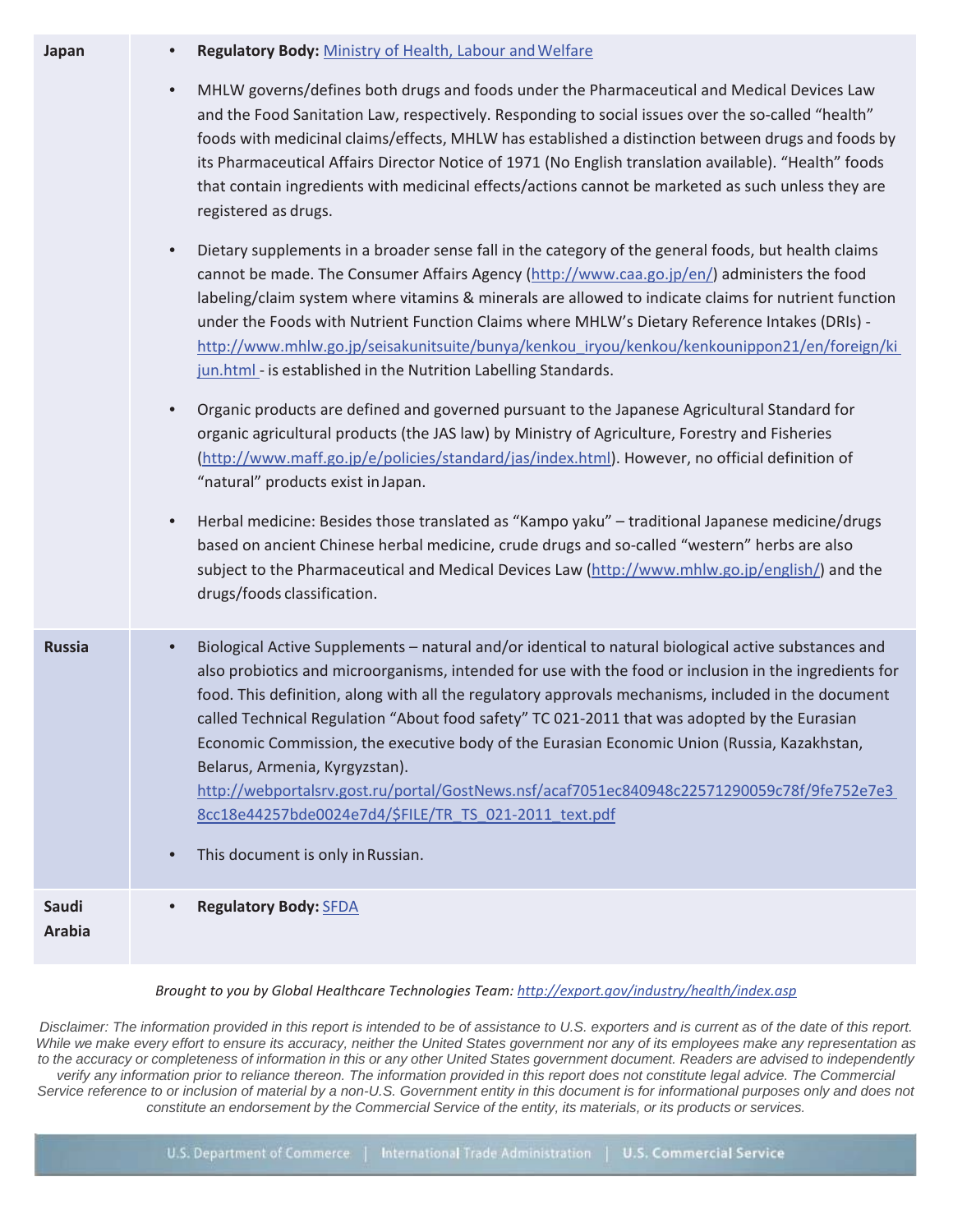| South<br><b>Africa</b> | <b>Regulatory Body: Medicines Control Council</b>                                                                   |
|------------------------|---------------------------------------------------------------------------------------------------------------------|
| South<br><b>Korea</b>  | Regulations of herbal medicines:<br>$\bullet$<br>http://www.mfds.go.kr/eng/index.do?searchKeyCode=171&nMenuCode=166 |
|                        |                                                                                                                     |

# **Codex Alimentarius**

The Codex Alimentarius Commission, or Codex [\(http://www.fao.org/fao-who-codexalimentarius/codex-home/en/\),](http://www.fao.org/fao-who-codexalimentarius/codex-home/en/)) of which the U.S. is a member, issues **guidelines on the composition and labeling** of vitamin and mineral supplements. Codex "was created in 1963 by two U.N. organizations, the Food and Agriculture Organization and the World Health Organization. Its main purpose is to protect the health of consumers and to ensure fair practices in international trade in food through the development of food standards, codes of practice, guidelines and other recommendations."10

- FDA's summary on Codex: https:/[/www.fda.gov/Food/GuidanceRegulation/GuidanceDocumentsRegulatoryInformation/DietarySuppl](http://www.fda.gov/Food/GuidanceRegulation/GuidanceDocumentsRegulatoryInformation/DietarySuppl)  ements/ucm113860.htm.)
- Codex's Guidelines for Vitamin & Mineral Food Supplements: [http://www.fao.org/fao-who](http://www.fao.org/fao-who-)codexalimentarius/shproxy/en/?lnk=1&url=https%253A%252F%252Fworkspace.fao.org%252Fsites%252Fcodex%252FStandards %252FCAC%2BGL%2B55-2005%252Fcxg\_055e.pdf

### **Leading U.S. Industry Trade Associations**:

- American Herbal Products Association (AHPA) <http://www.ahpa.org/>
- Consumer Healthcare Products Association (CHPA) <http://www.chpa.org/>
- Council for Responsible Nutrition (CRN) <http://www.crnusa.org/>
- Natural Products Association (NPA) <http://www.naturalproductsassoc.org/>
- United Natural Products Alliance (UNPA) <https://unpa.com/>
- U.S.-China Health Products Association (USCHPA) <http://uschinahpa.org/>

10 https:/[/www.fda.gov/Food/GuidanceRegulation/GuidanceDocumentsRegulatoryInformation/DietarySupplements/ucm113860.htm#what](http://www.fda.gov/Food/GuidanceRegulation/GuidanceDocumentsRegulatoryInformation/DietarySupplements/ucm113860.htm#what)

#### *Brought to you by Global Healthcare Technologies Team[: http://export.gov/industry/health/index.asp](http://export.gov/industry/health/index.asp)*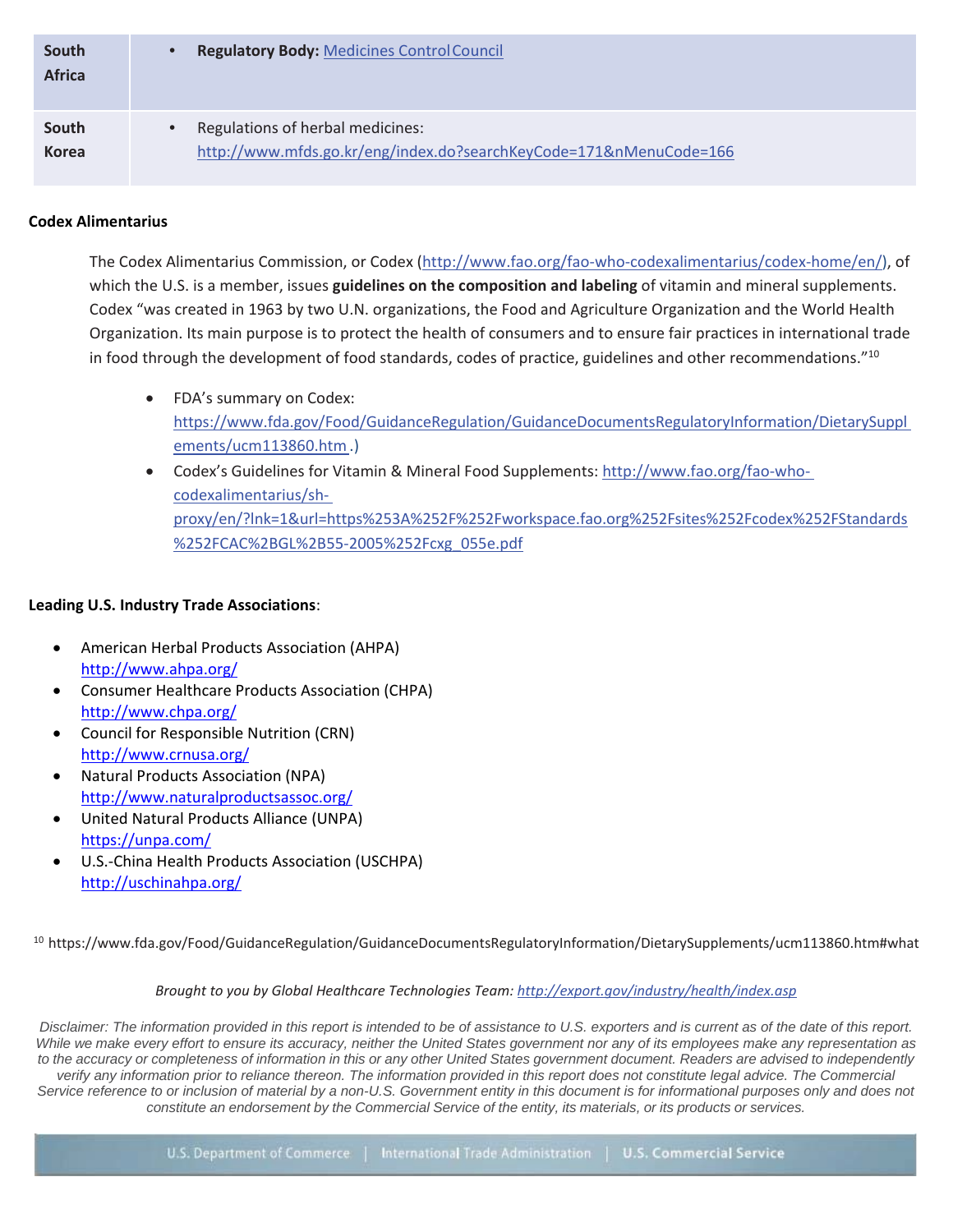| <b>Supplements and Natural Products Related Events - DOMESTIC</b>                                                                                                                                 |                       |                   |                                                                 |  |  |
|---------------------------------------------------------------------------------------------------------------------------------------------------------------------------------------------------|-----------------------|-------------------|-----------------------------------------------------------------|--|--|
| <b>Name</b>                                                                                                                                                                                       | <b>Date</b>           | <b>Location</b>   | Website                                                         |  |  |
| BevNET Live Winter 2017                                                                                                                                                                           | December 4-5, 2017    | Santa Monica, CA  | www.bevnet.com                                                  |  |  |
| Winter Fancy Food Show                                                                                                                                                                            | January 21-23, 2018   | San Francisco, CA | www.specialtyfood.com                                           |  |  |
| EcoFarm Conference                                                                                                                                                                                | January 24-27, 2018   | Pacific Gove, CA  | https://eco-farm.org/conference                                 |  |  |
| <b>GOED Exchange</b>                                                                                                                                                                              | February 6-8, 2018    | Seattle, WA       | http://www.goedexchange.com/                                    |  |  |
| Integrative Healthcare Symposium                                                                                                                                                                  | February 22-24, 2018  | New York, NY      | www.ihsymposium.com                                             |  |  |
| <b>Arnold Sports Festival</b>                                                                                                                                                                     | March 1-4, 2018       | Columbus, OH      | http://arnoldsportsfestival.com/?full_website                   |  |  |
| Engredea, Natural Products Expo West (NPEW)*                                                                                                                                                      | March 8-11, 2018      | Anaheim, CA       | http://engredea.com/www.expowest.com                            |  |  |
| Annual Joint American Homeopathic Conference                                                                                                                                                      | April 6-8, 2018       | Phoenix, AZ       | http://www.homeopathycenter.org/events                          |  |  |
| Southwest Conference on Botanical Medicine                                                                                                                                                        | April 6-8 2018        | Tempe, AZ         | www.botanicalmedicine.org                                       |  |  |
| SupplySide East*                                                                                                                                                                                  | April 10-11, 2018     | Secaucus, NJ      | http://www.showsbee.com/fairs/Supplyside-MarketPlace.html       |  |  |
| <b>ALIVE! Expo Consumer Show</b>                                                                                                                                                                  | April 21-22, 2018     | Atlanta, GA       | www.aliveexpo.com                                               |  |  |
| Medicines from the Earth Herb Symposium                                                                                                                                                           | June 1-4, 2018        |                   | Black Mountain, NC www.botanicalmedicine.org                    |  |  |
| International Society of Sports Nutrition Annual Conference                                                                                                                                       | June 7-9, 2018        |                   | Clearwater Beach, Fhttps://www.sportsnutritionsociety.org/      |  |  |
| BevNET Live Summer 2018                                                                                                                                                                           | June/July 2018        | New York, NY      | www.bevnet.com                                                  |  |  |
| World Tea Expo                                                                                                                                                                                    | June 12-14, 2018      | Las Vegas, NV     | www.worldteaexpo.com                                            |  |  |
| Nutrition Business Journal/Newport Summit                                                                                                                                                         | <b>July 2018</b>      |                   | www.nbjsummit.com                                               |  |  |
| Mid-American Health Organization (MAHO) Show                                                                                                                                                      | <b>July 2018</b>      | Columbus, OH      | http://maho4health.org/trade-show/                              |  |  |
| Alternative Therapies Annual Cancer Convention                                                                                                                                                    | September 2018        |                   | http://www.cancercontrolsociety.com/meeting2017-html.html       |  |  |
| Olympia Fitness & Performance Expo                                                                                                                                                                | September 2018        | Las Vegas, NV     | www.mrolympia.com                                               |  |  |
| <b>FMI Connect</b>                                                                                                                                                                                | September 2018        | Chicago, IL       | www.fmi.org                                                     |  |  |
| Natural Products Expo East (NPEE)*                                                                                                                                                                | September 2018        | Baltimore, MD     | www.expoeast.com                                                |  |  |
| <b>GMDC Health Beauty Wellness (HBW) Conference</b>                                                                                                                                               | September 13-17, 2018 | Orlando, FL       | https://www.gmdc.org/conferences/2018-hbw-conference/about-the- |  |  |
| SupplySide West*                                                                                                                                                                                  | September 26-30, 2018 | Las Vegas, NV     | www.supplysideshow.com                                          |  |  |
| CRN's Annual Symposium for Dietary Supplements                                                                                                                                                    | October 2018          |                   | www.crnusa.org/CRNAC.html                                       |  |  |
| <b>NAFFS Annual Convention</b>                                                                                                                                                                    | October 25-28, 2018   | Longboat Key, FL  | https://www.naffs.org/events                                    |  |  |
| Kosherfest                                                                                                                                                                                        | November 14, 2018     | Secaucus, NJ      | www.kosherfest.com                                              |  |  |
| SOHO Expo, Natural Products Industry                                                                                                                                                              | December 2018         | Kissimmee, FL     | www.southeastnpa.org                                            |  |  |
|                                                                                                                                                                                                   |                       |                   |                                                                 |  |  |
|                                                                                                                                                                                                   |                       |                   |                                                                 |  |  |
|                                                                                                                                                                                                   |                       |                   |                                                                 |  |  |
| *These events are typically supported by the U.S. Department of Commerce's (USDOC) U.S. Commercial Service.                                                                                       |                       |                   |                                                                 |  |  |
| USDOC support ranges from export counseling from local specialists to export seminars, country-specific counseling, foreign buyer delegations, and/or business-to-business introductory meetings. |                       |                   |                                                                 |  |  |
|                                                                                                                                                                                                   |                       |                   |                                                                 |  |  |
|                                                                                                                                                                                                   |                       |                   |                                                                 |  |  |
|                                                                                                                                                                                                   |                       |                   |                                                                 |  |  |